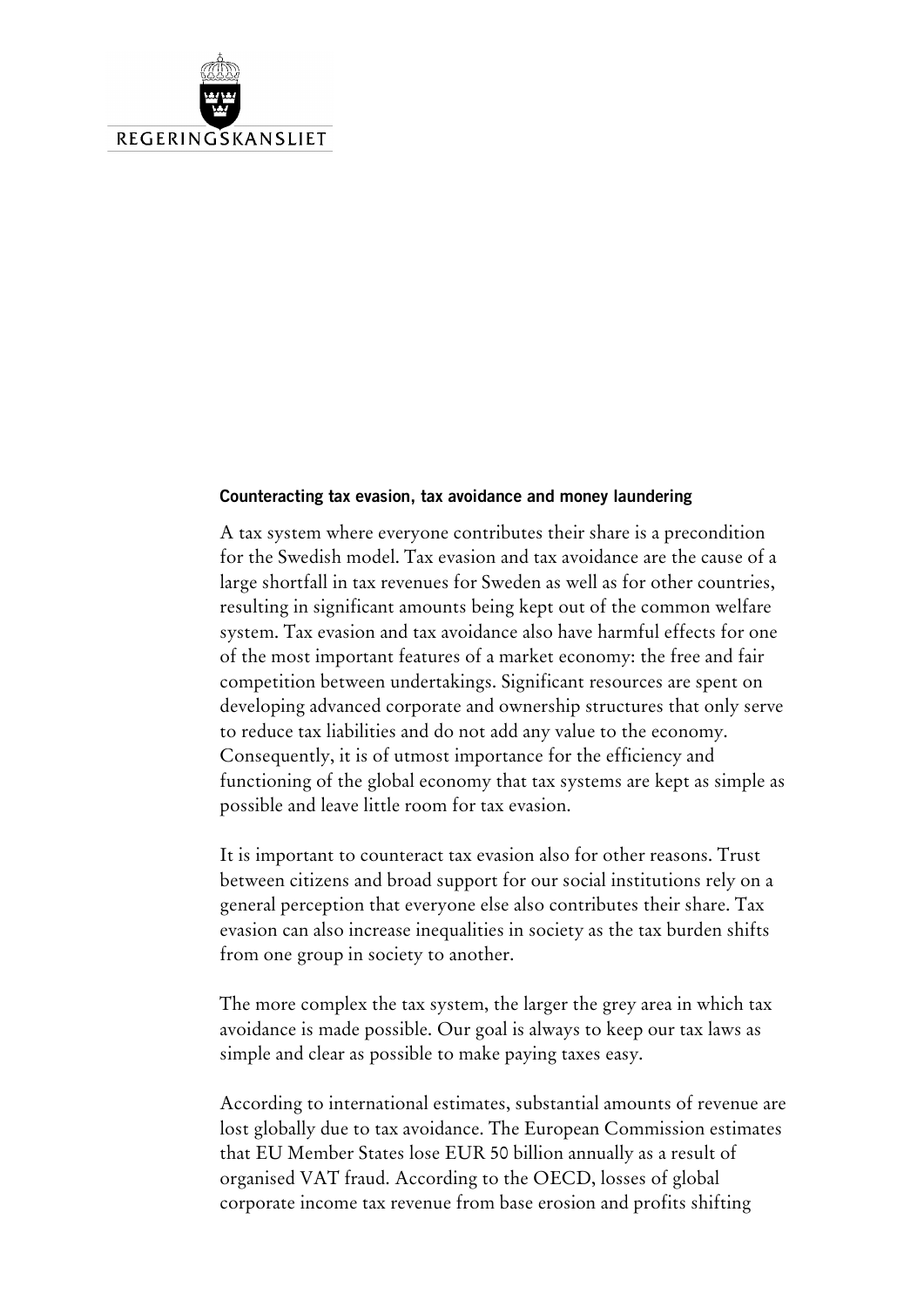(BEPS) can conservatively be estimated at USD 100–240 billion annually. There is ongoing international work on these issues, for example within the G20/OECD BEPS Project and through the Global Forum on Transparency and Exchange of Information for Tax Purposes.

However, efforts to combat tax evasion, tax avoidance and money laundering must continue, both at international and national level. Tax evasion and capital flight affect developing countries in particular, and an important part of international work in this area is to enhance opportunities for such countries to counteract such behaviour. Against this background, the Swedish Government will give priority to the following actions for counteracting tax evasion, tax avoidance and money laundering.

# **1. Include more countries in the global standards for transparency and exchange of information**

Tax evasion, tax avoidance and money laundering receive increasing attention at international level. Substantial efforts have been made to establish global standards in the areas of transparency, exchange of information on request, and automatic exchange of information. Although this work, in which 133 countries currently participate, has been very successful, many countries have still not joined. Work on assessing compliance with these standards must also continue. Administrative procedures as well as information covered by the exchange also need to be assessed. Sweden will actively push for more countries to join this work.

## **2. Introduce automatic exchange of information on beneficial owners**

In the recent leak of documents from Panama, as well as in other leaks concerning international tax avoidance, the use of letterbox companies has been a significant issue. Sweden and other EU countries will implement beneficial owner registers no later than June 2017. The Swedish Government will strive for global implementation of this kind of register, which will contain information on the beneficial owners of companies and trusts, i.e. individuals who exercise control over a legal entity or arrangement through ownership or other interest.

To fully benefit from beneficial owner registers, there needs to be an exchange of information between countries concerning those registers. This is also essential so that countries are able to perform thorough investigations of corporate structures. Sweden has joined the G5 initiative to develop a global standard for automatic exchange of such registers. This work must be taken forward as soon as possible. We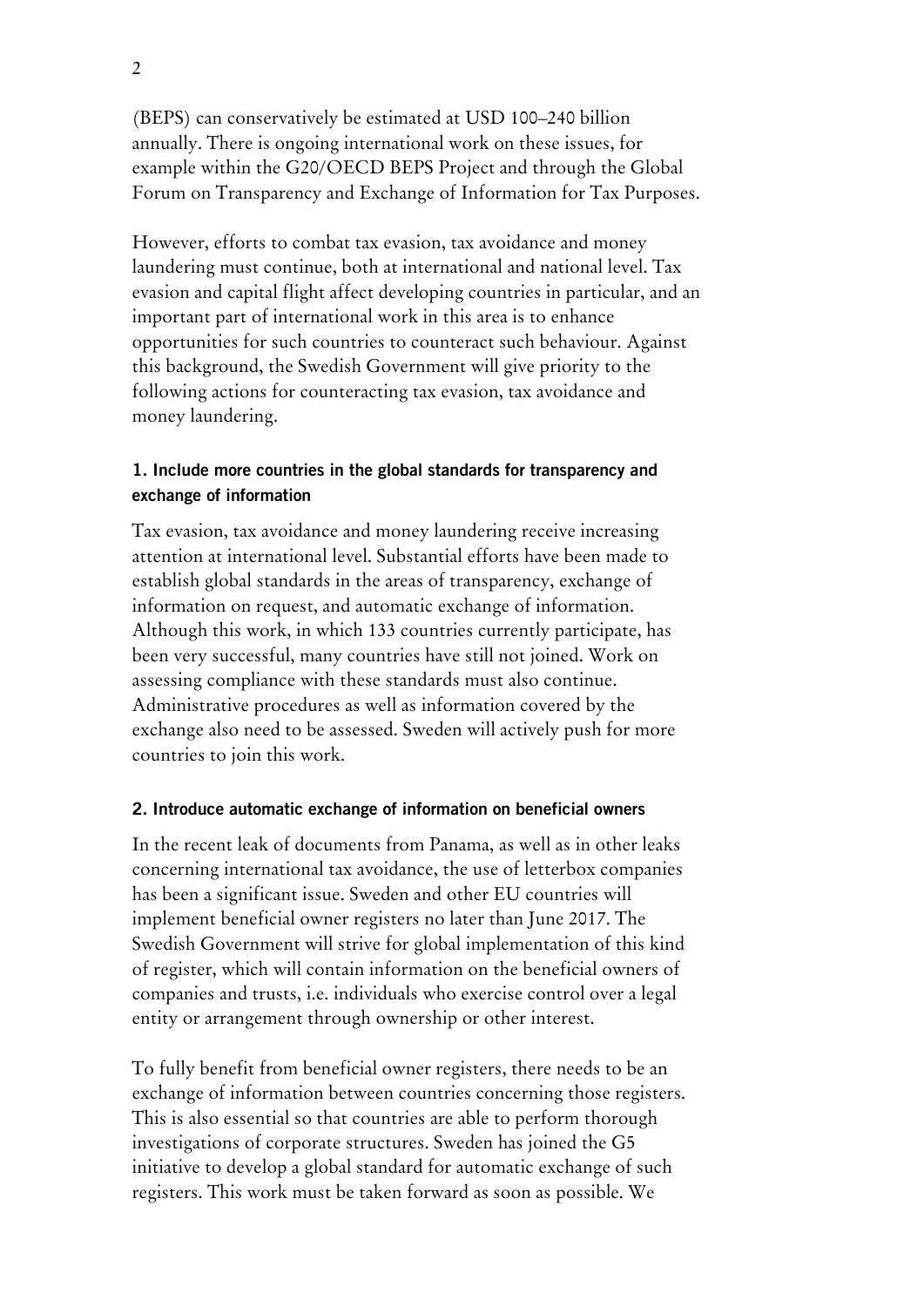encourage all other countries to also join the initiative and strive to make this a global standard.

#### **3. Introduce mandatory disclosure rules for tax advisers**

The Swedish Government will appoint an inquiry to look into a potential introduction of an obligation by tax advisers to inform the Swedish Tax Agency about tax planning schemes. This could help the Swedish Tax Agency respond quickly to tax evasion and tax avoidance. Terms of reference for the inquiry are currently being prepared in the Government Offices. We encourage other countries that do not have mandatory disclosure rules to also introduce such rules.

## **4. Establish a global black list of non-cooperative jurisdictions and introduce tough defensive measures**

To increase the international pressure on jurisdictions, we will strive to establish a common EU list of non-cooperative jurisdictions. This is a first step towards establishing a global list. The Global Forum on Transparency and Exchange of Information for Tax Purposes conducts important and successful work with regard to monitoring and peer review in the area of tax transparency standards. The Global Forum's work in this area is therefore a suitable basis for producing a global black list. However, we also need to identify jurisdictions involved in harmful tax practices. Such work will be undertaken by the OECD Forum on Harmful Tax Practices (FHTP). The FHTP will work under the inclusive framework for implementing the BEPS package $^1$  $^1$  developed by the OECD, and hence also non-OECD Member States will be able to participate in discussions and in peer review of potentially harmful regimes. Against this background, the FHTP should take the lead in this area.

Sweden will also push for the development of common and tough defensive measures against blacklisted jurisdictions. This could suitably be carried out through the BEPS inclusive framework, developed by the OECD.

-

<span id="page-2-0"></span> $1$  The G20 and the OECD have developed recommendations on measures to counteract Base Erosion and Profit Shifting (BEPS). The G20/OECD work to counteract BEPS has now entered into a monitoring and implementation phase.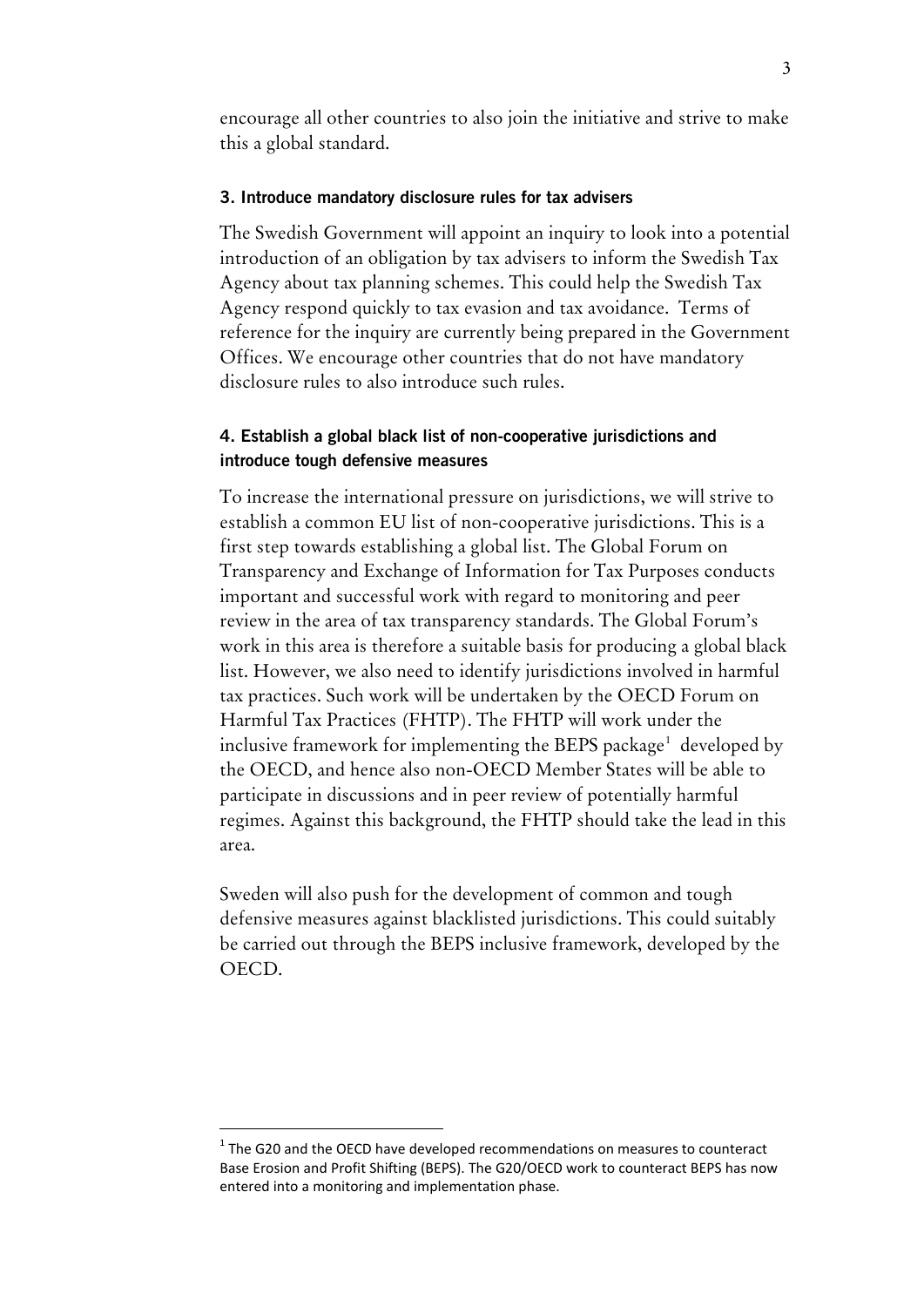## **5. Enhance measures against VAT fraud**

A significant part of tax fraud within the EU consists of VAT fraud. Sweden will review the Swedish Value Added Tax Act to make it easier for companies to comply with VAT rules and enable the Swedish Tax Agency to carry out effective controls. This work is part of the review which was notified in the 2016 BudgetBill. Terms of reference for this inquiry are being prepared in the Government Offices.

Significant work is also being carried out in the EU to tackle VAT fraud in which Sweden is taking an active part. In March 2016, the European Commission presented its Action Plan on VAT. An important part of the Action Plan is to change rules and improve cooperation between authorities and between Member States to fight VAT fraud. The Swedish Government will actively support the strengthening and development of cooperation in Eurofisc. Eurofisc is a network provided for Member States to enable the authorities to cooperate for the purpose of discovering VAT fraud at an early stage.

### **6. Reinforce the deterrent effect of tax surcharges**

The obligation to provide information, e.g. to submit an income tax return, is a key component of the Swedish tax system. Our tax system is based largely on information submitted by tax payers.

Tax surcharges, levied when incorrect information has been provided, is an important tool to ensure proper reporting and correct collection of taxes and fees. Therefore, the Government will appoint an inquiry to review rules on the calculation of tax surcharges. The objective is to reinforce the deterrent effect of tax surcharges.

#### **7. Reinforce the resources of the Swedish Tax Agency**

The Swedish Tax Agency must be able to efficiently use information obtained through exchanges of information. Sweden is therefore successively reinforcing the Swedish Tax Agency's resources for international control of tax evasion and tax avoidance. The aim is for the Swedish Tax Agency to strengthen tax control measures and implement IT systems for the automatic exchange of information within the EU, the OECD and the Nordic countries, and an exchange with the United States under the FATCA Agreement.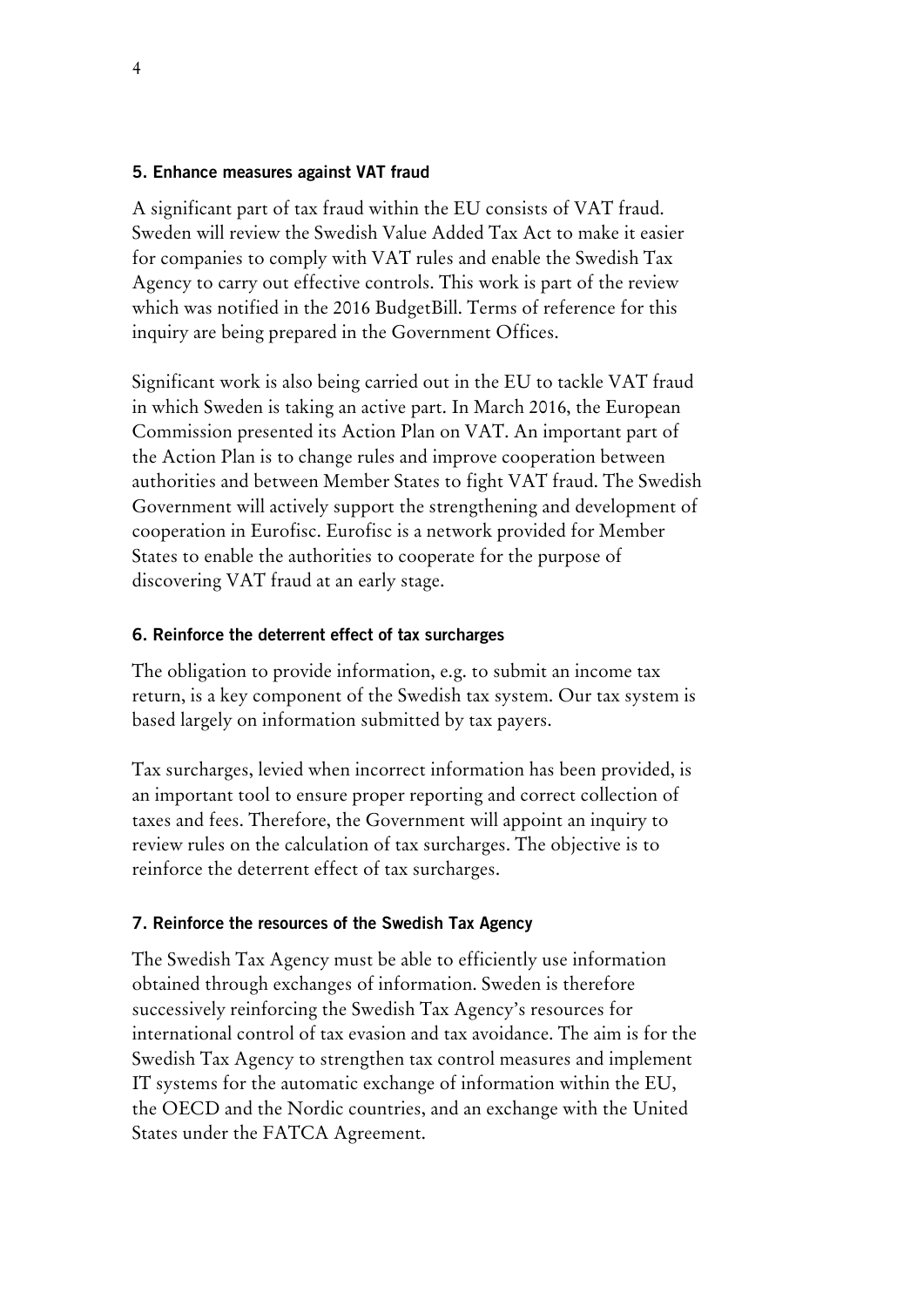#### **8. Put tax issues on the agenda at company board meetings**

Stricter rules, increased control and tougher sanctions will not be sufficient on their own. Therefore, the Swedish Government wishes to support increased accountability for corporate actions in grey areas that inevitably arise in a global economy. It is important that tax issues also be discussed in board rooms. Corporations should draw up a tax policy and an internal control system to ensure that actions taken by the corporate management are in compliance with the view of the board of directors on tax policy issues. The Government will task the Swedish Tax Agency with describing the work currently carried out to encourage corporations to develop a tax policy, and proposing concrete actions on how this work can be strengthened. In addition, the Swedish Government will invite the Confederation of Swedish Enterprise and BUSINESSEUROPE to discuss this issue.

#### **9. Support capacity building in developing countries**

Developing countries are among the most severely affected by international tax avoidance. To enable developing countries to detect and prevent tax evasion, and to collect the taxes that they are owed under their domestic tax laws, an effective exchange of information is not sufficient. Work on capacity building carried out both by various international organisations and countries is of major importance. Sweden supports this important work through activities financed by the Swedish International Development Cooperation and carried out by the Swedish Tax Agency in for instance Kenya, Moldova, Cambodia and Mozambique, and urges other countries to follow suit. To carry out this work as effectively as possible, it is important to improve coordination of the various capacity-building measures taken by various stakeholders. To strengthen this work, Sweden will offer to host an international conference in 2017 on capacity-building concerning taxation.

It is important that international efforts to counteract capital flight and tax avoidance are inclusive and that all countries concerned are given the opportunity to influence the work. Sweden strives for inclusion of countries with a weaker voice and for their interests to be taken into account in the international processes on capital flight and tax avoidance. At the conference in Addis Ababa on Financing for Development, held in summer 2015, a decision was taken to strengthen the UN Committee of Experts in terms of resources and the number of meetings. This is now being put into practice. Sweden contributes to strengthening the UN Committee of Experts by pushing for staff reinforcement in the secretariat.